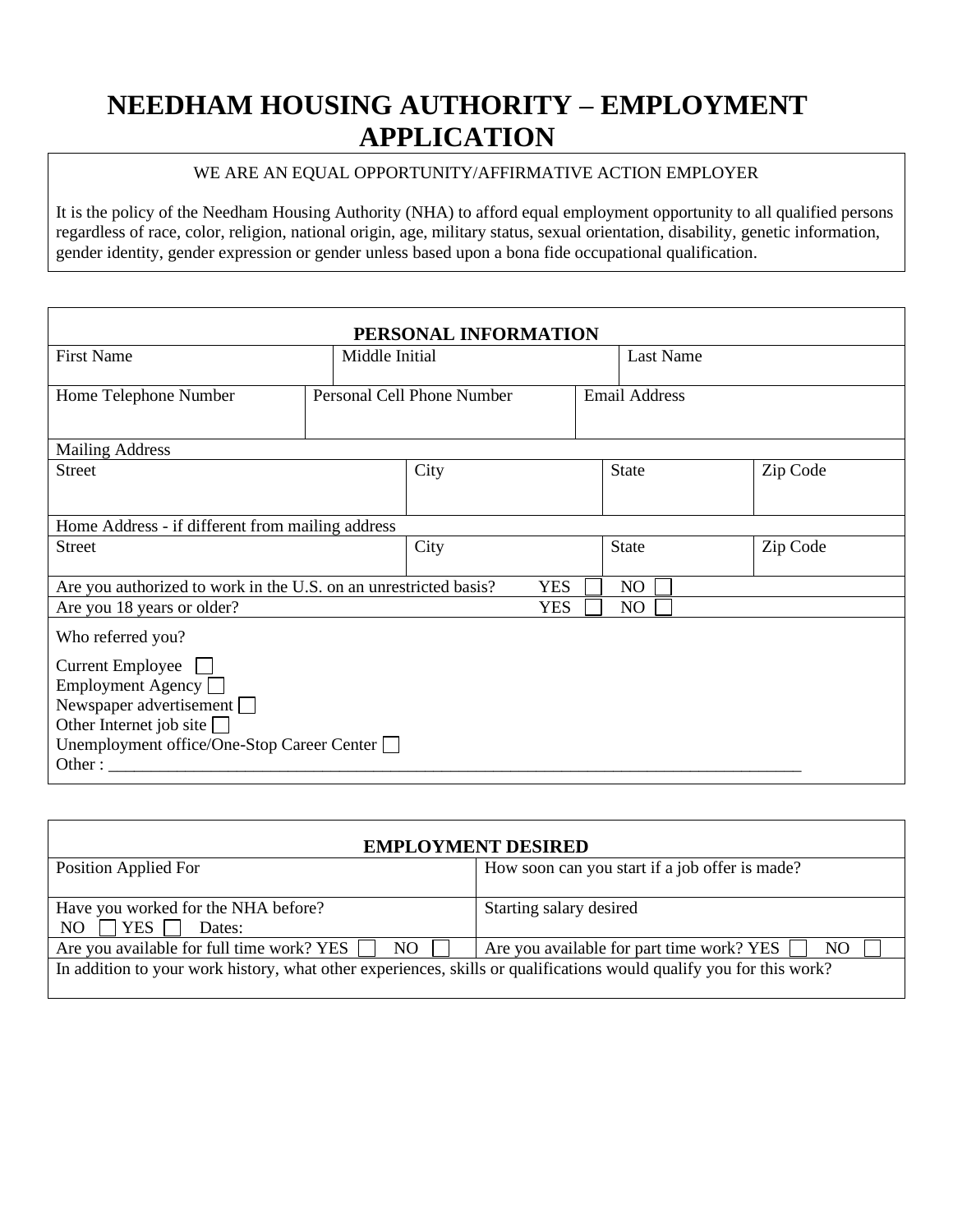### **NEEDHAM HOUSING AUTHORITY APPLICATION FOR EMPLOYMENT**

| <b>EDUCATION</b>                          |             |              |                                |                            |               |                       |  |
|-------------------------------------------|-------------|--------------|--------------------------------|----------------------------|---------------|-----------------------|--|
| <b>Name of School</b>                     | <b>City</b> | <b>State</b> | <b>Main Course</b><br>of Study | Did you<br><b>Graduate</b> | <b>Degree</b> | <b>Years Attended</b> |  |
|                                           |             |              |                                |                            |               |                       |  |
|                                           |             |              |                                |                            |               |                       |  |
|                                           |             |              |                                |                            |               |                       |  |
|                                           |             |              |                                |                            |               |                       |  |
| List any additional education or training |             |              |                                |                            |               |                       |  |
|                                           |             |              |                                |                            |               |                       |  |

| <b>PROFESSIONAL REFERENCES</b><br>(not personal)                                                                                                                                                                                                                           |                              |           |                                       |                 |          |                                   |  |
|----------------------------------------------------------------------------------------------------------------------------------------------------------------------------------------------------------------------------------------------------------------------------|------------------------------|-----------|---------------------------------------|-----------------|----------|-----------------------------------|--|
| List 3 people not related to you who can comment on your work performance.                                                                                                                                                                                                 |                              |           |                                       |                 |          |                                   |  |
| <b>Name</b>                                                                                                                                                                                                                                                                | <b>Address</b>               |           | Occupation<br><b>Telephone Number</b> |                 |          | <b>Years</b><br><b>Acquainted</b> |  |
|                                                                                                                                                                                                                                                                            |                              |           |                                       |                 |          |                                   |  |
|                                                                                                                                                                                                                                                                            |                              |           |                                       |                 |          |                                   |  |
|                                                                                                                                                                                                                                                                            |                              |           |                                       |                 |          |                                   |  |
| COMPLETE ALL INFORMATION IN FULL. All applicants must complete this page even if they are also submitting a resume.                                                                                                                                                        |                              |           |                                       |                 |          |                                   |  |
| BEGIN WITH YOUR MOST RECENT EMPLOYMENT, INCLUDING ANY PRESENT EMPLOYMENT. YOUR PRESENT<br>EMPLOYER WILL NOT BE CONTACTED WITHOUT YOUR PERMISSION. YOU MAY INCLUDE ANY VERIFIABLE<br>WORK PERFORMED ON A VOLUNTEER BASIS. ANY GAPS IN EMPLOYMENT MUST BE BRIEFLY EXPLAINED. |                              |           |                                       |                 |          |                                   |  |
| <b>EMPLOYMENT HISTORY</b>                                                                                                                                                                                                                                                  |                              |           |                                       |                 |          |                                   |  |
| Are you employed now?                                                                                                                                                                                                                                                      | <b>Yes</b><br>N <sub>o</sub> |           |                                       |                 |          |                                   |  |
| <b>Company Name</b>                                                                                                                                                                                                                                                        |                              | Telephone |                                       | May we contact? | Yes      | N <sub>o</sub>                    |  |
| <b>Street Address</b>                                                                                                                                                                                                                                                      | City                         |           | <b>State</b>                          |                 | Zip Code |                                   |  |
| Job Title                                                                                                                                                                                                                                                                  |                              |           | Supervisor                            |                 |          |                                   |  |
| <b>Specific Duties</b>                                                                                                                                                                                                                                                     |                              |           |                                       |                 |          |                                   |  |
| Dates Employed From:                                                                                                                                                                                                                                                       | To:                          | Salary    |                                       |                 |          |                                   |  |
| Reason for Leaving                                                                                                                                                                                                                                                         |                              |           |                                       |                 |          |                                   |  |
| <b>Company Name</b>                                                                                                                                                                                                                                                        |                              | Telephone |                                       | May we contact? | Yes      | N <sub>o</sub>                    |  |
| <b>Street Address</b>                                                                                                                                                                                                                                                      | City                         |           | <b>State</b>                          |                 | Zip Code |                                   |  |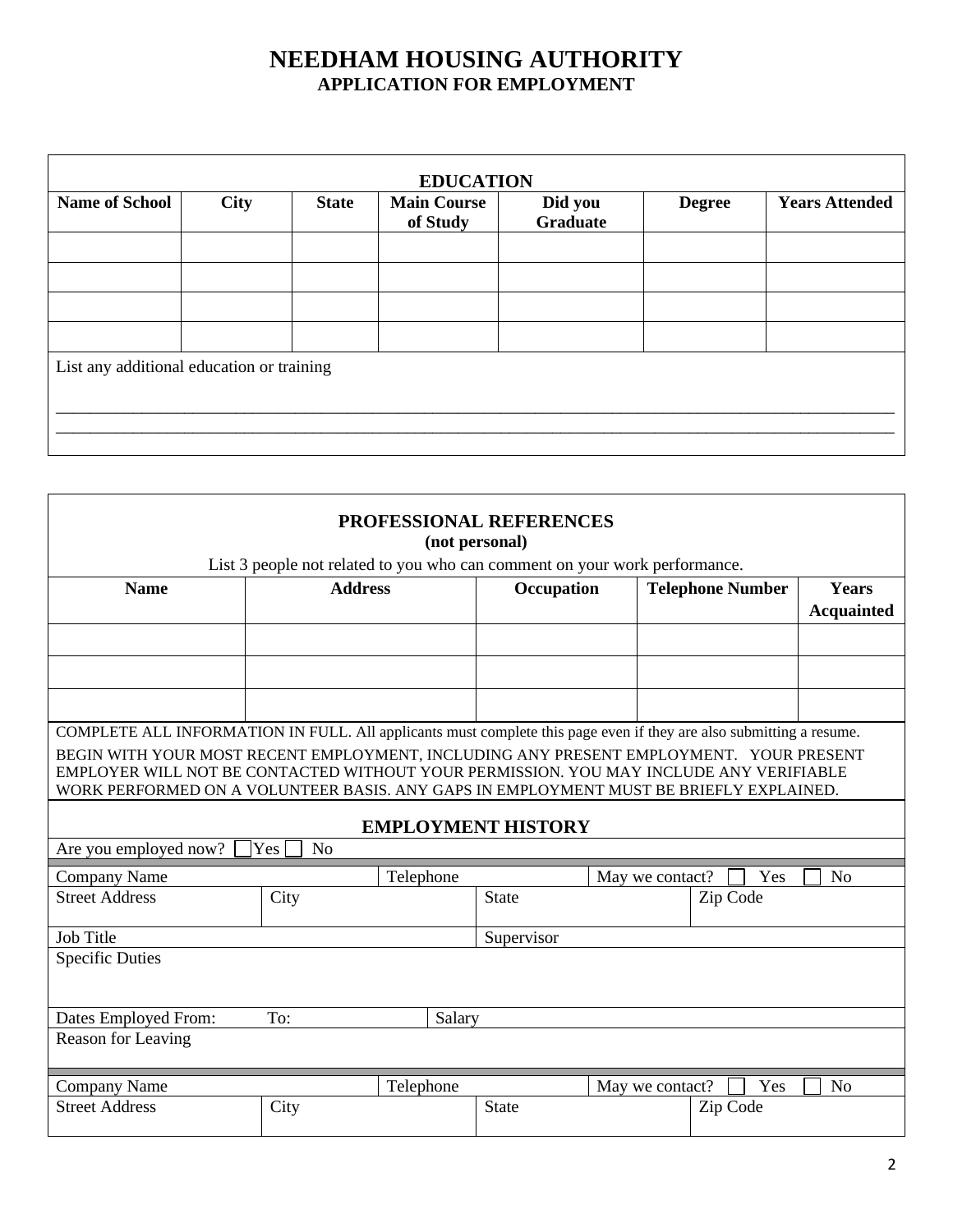#### **NEEDHAM HOUSING AUTHORITY APPLICATION FOR EMPLOYMENT**

| Job Title                    |      |           | Supervisor   |                 |          |                |
|------------------------------|------|-----------|--------------|-----------------|----------|----------------|
| <b>Specific Duties</b>       |      |           |              |                 |          |                |
|                              |      |           |              |                 |          |                |
| Dates Employed From:         | To:  | Salary    |              |                 |          |                |
| Reason for Leaving           |      |           |              |                 |          |                |
|                              |      |           |              |                 |          |                |
| Company Name                 |      | Telephone |              | May we contact? | Yes      | N <sub>o</sub> |
| <b>Street Address</b>        | City |           | <b>State</b> |                 | Zip Code |                |
|                              |      |           |              |                 |          |                |
| Job Title                    |      |           | Supervisor   |                 |          |                |
| <b>Specific Duties</b>       |      |           |              |                 |          |                |
|                              |      |           |              |                 |          |                |
| Dates Employed From:         | To:  |           |              |                 |          |                |
| Salary<br>Reason for Leaving |      |           |              |                 |          |                |
|                              |      |           |              |                 |          |                |
| <b>Company Name</b>          |      | Telephone |              | May we contact? | Yes      | N <sub>o</sub> |
| <b>Street Address</b>        | City |           | <b>State</b> |                 | Zip Code |                |
|                              |      |           |              |                 |          |                |
| Job Title                    |      |           | Supervisor   |                 |          |                |
| <b>Specific Duties</b>       |      |           |              |                 |          |                |
|                              |      |           |              |                 |          |                |
|                              |      |           |              |                 |          |                |
| Dates Employed From:         | To:  | Salary    |              |                 |          |                |
| Reason for Leaving           |      |           |              |                 |          |                |

## ALL APPLICANTS MUST SIGN AND SUBMIT THIS PAGE

#### **RELEASE AND CERTIFICATION** PLEASE READ BEFORE SIGNING

I understand that the foregoing will be verified in order to expedite my application for employment. I hereby authorize the NHA to conduct a full investigation into my background.

I authorize the NHA to obtain my previous work records, employment records, education, certification, professional licenses, driver's license and history (if job related), professional references and any other information concerning knowledge, skills, and abilities and all other necessary information. Further I grant authority to the keeper of these records to release said records to the NHA for the purpose of making its hiring decision.

I agree that the NHA shall not be liable in any respect if a job offer is not extended, is withdrawn, or my employment is terminated because of false statements, omissions or answers made by me on this application. I agree that my previous employers shall not be liable with regard to any information provided by them in connection with this release.

I certify under the pains and penalties of perjury that all statements made by me on this application are true and complete to the best of my knowledge and that I have withheld nothing, which, if disclosed, would affect this application unfavorably. I understand that any false statements, omissions or answers made by me on this application can result in my immediate termination.

In compliance with the Immigration and Reform and Control Act of 1986, I understand that after I accept the job offer and no later than my first day of work, I must complete and sign I-9 form, Section 1 Employee Information and Attestation. I